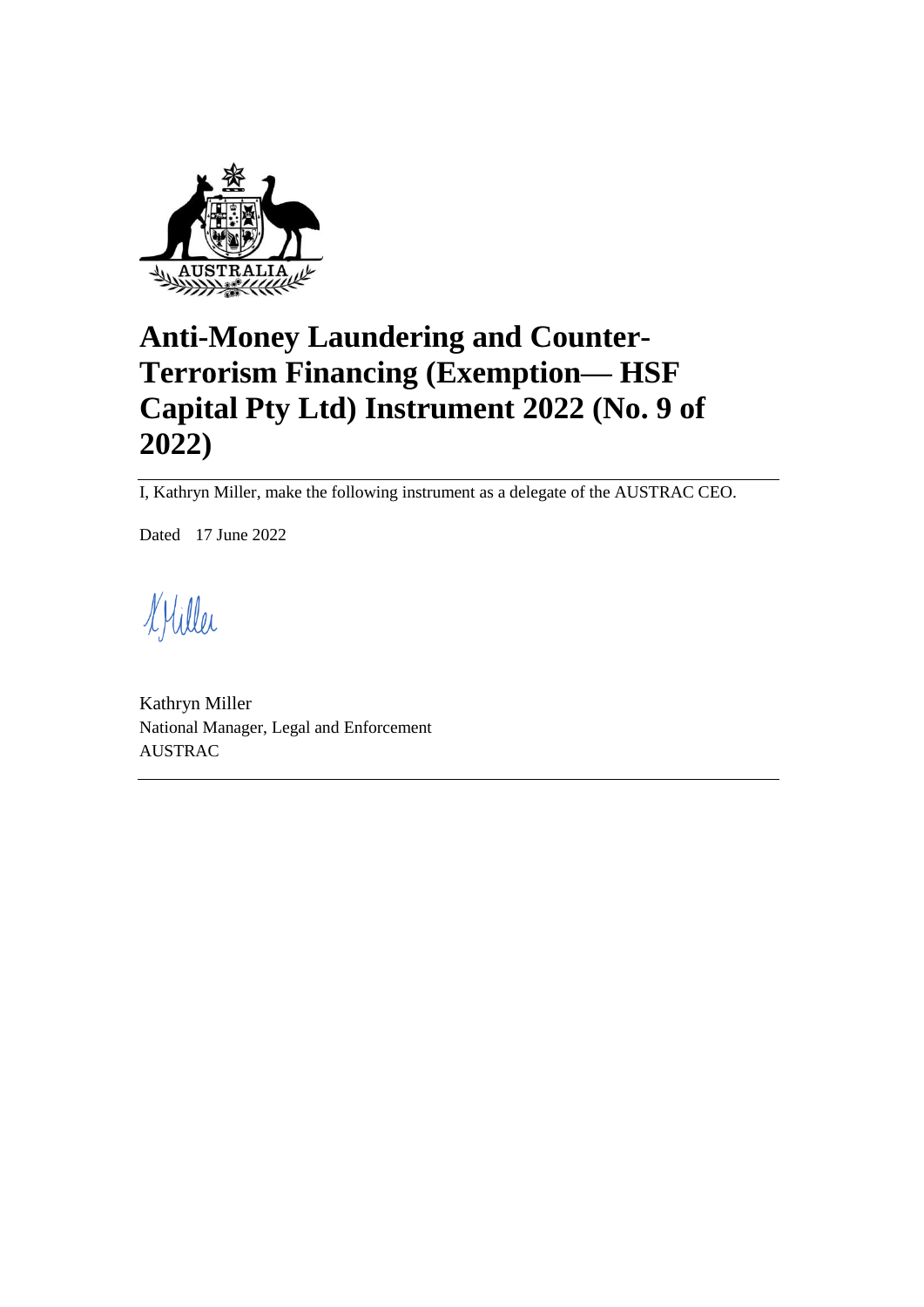# Contents

 $\boldsymbol{i}$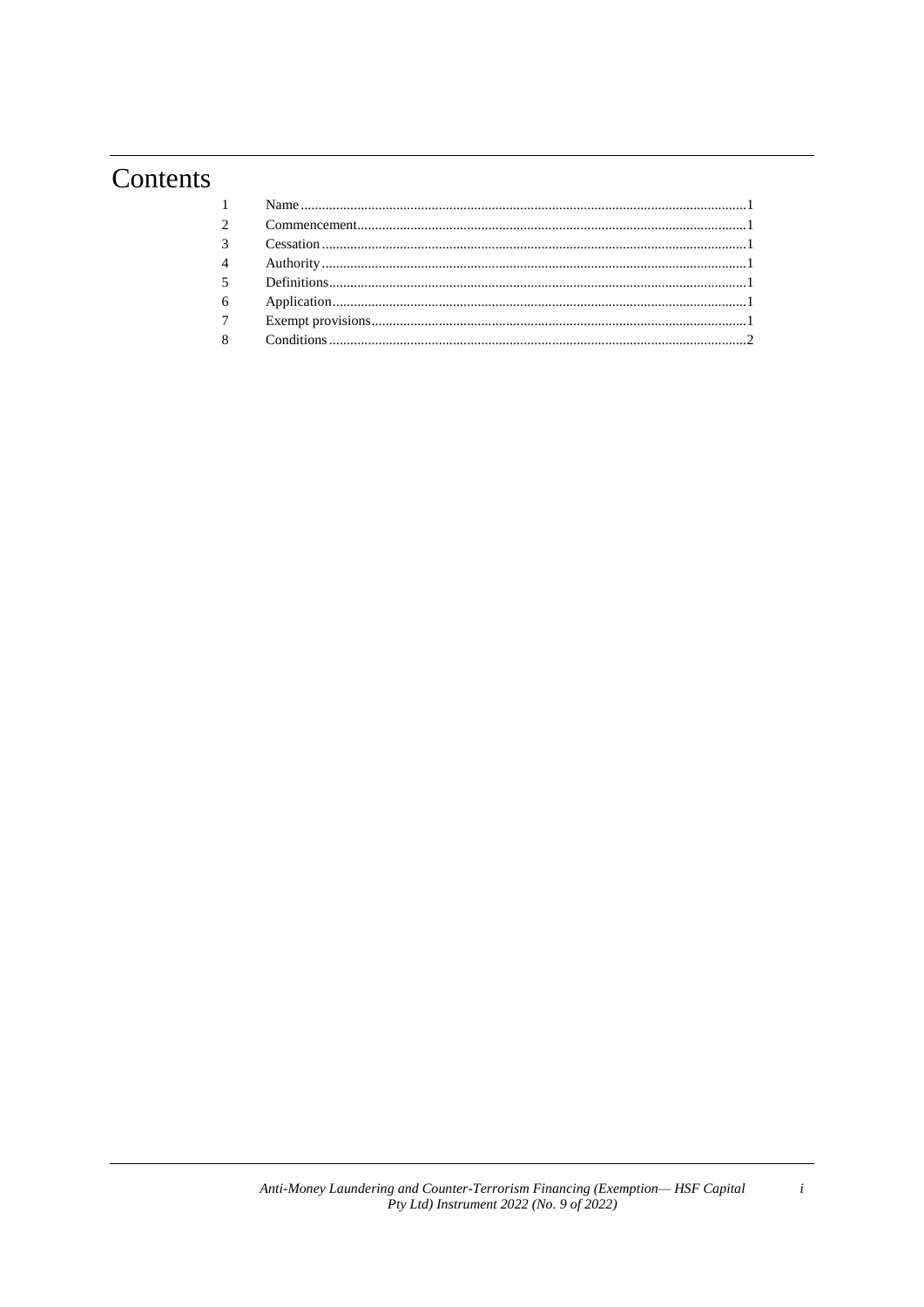# **1 Name**

This instrument is the *Anti-Money Laundering and Counter-Terrorism Financing (Exemption*— *HSF Capital Pty Ltd) Instrument 2022 (No. 9 of 2022).*

#### **2 Commencement**

This instrument commences on the day after it is signed.

### **3 Cessation**

This instrument ceases to have effect on 31 July 2026.

#### **4 Authority**

This instrument is:

- (a) made under paragraph  $248(1)(a)$  of the Act; and
- (b) subject to conditions as authorised under paragraph 248(2)(b) of the Act.

#### **5 Definitions**

Note: A number of expressions used in this instrument are defined in section 5 of the Act, including the following:

- (a) ADI;
- (b) designated service;
- (c) loan;
- (d) money.

In this instrument:

*Act* means the *Anti-Money Laundering and Counter-Terrorism Financing Act 2006*.

*capital contributions* means the contributions made by a partner to HSF, where the contributions are calculated in the same manner for each partner.

*HSF* means the partnership named Herbert Smith Freehills ABN 98 773 882 646.

*HSF Capital* means HSF Capital Pty Ltd ACN 654 902 833.

*partner* means a partner of HSF.

#### **6 Application**

This instrument applies to HSF Capital in relation to the provision of the designated services described in items 6 and 7 of table 1 in subsection 6(2) of the Act, where the customer of the designated service is a partner.

#### **7 Exempt provisions**

HSF Capital is exempt from the following provisions of the Act:

- (a) Divisions 2 to 7 of Part 2 (other than section 39);
- (b) Division 5 of Part 3;
- (a) Divisions 2 to 4 of Part 7 (other than section 93);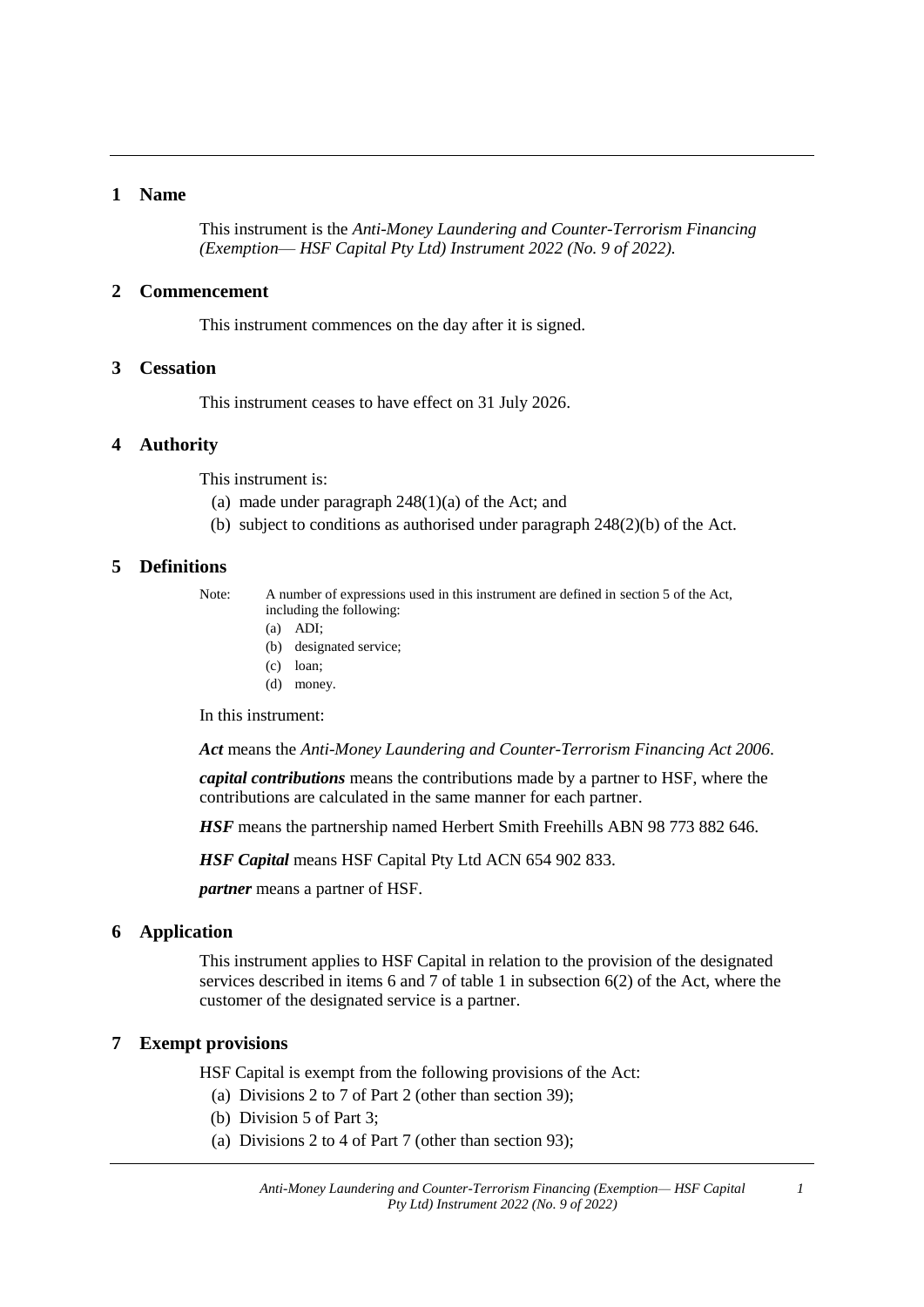(d) Divisions 2 to 6 of Part 10.

# **8 Conditions**

- (1) This section specifies conditions that apply to the exemption.
- (2) HSF Capital may only provide the designated services to a partner for the purpose of the partner making capital contributions to HSF.
- (3) HSF Capital may only obtain loan facilities from an ADI.
- (4) HSF Capital must ensure that loan proceeds are deposited by an ADI directly into an account held by HSF.
- (5) HSF Capital must ensure that all repayments of principal, and payments of interest and fees, are made to the ADI on behalf of the partner by HSF.
- (6) HSF Capital must be owned by Freehills Holdings Pty Ltd ACN 100 612 539, and ultimately beneficially owned by HSF.
- (7) HSF Capital must, in writing, notify the AUSTRAC CEO within 14 days of an event that may affect its ability to comply with this instrument.

*2*